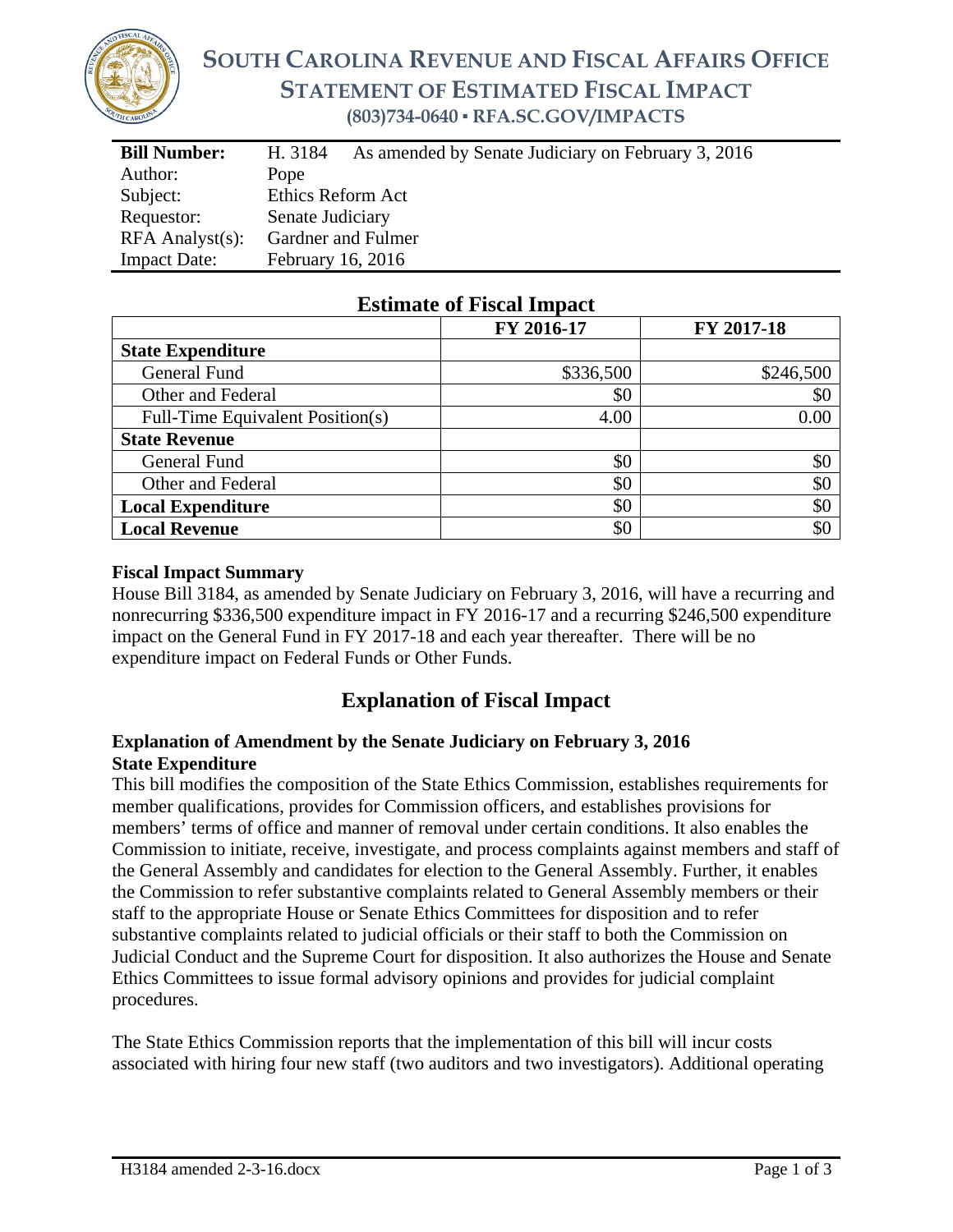expenditure for these staff would include leases for vehicles and office space; purchase of uniforms, car radios, ammunition, vehicle fire extinguishers, cell phones, body armor, IT equipment, and office furniture; and payment for annual fire extinguisher inspections. However, some expenditures would be reimbursed to the agency through administrative fees and fines collected for violations of the State Ethics Act. House Bill 3184, as amended by Senate Judiciary on February 3, 2016, will have a recurring and nonrecurring \$336,500 expenditure impact in FY 2016-17 and a recurring \$246,500 expenditure impact on the General Fund in FY 2017-18 and each year thereafter. There will be no expenditure impact on Federal Funds or Other Funds.

**The Senate, House of Representatives, Judicial Department, Attorney General's Office, and Department of Administration**. These agencies report that this bill will have no expenditure impact on the General Fund, Federal Funds, or Other Funds.

**State Revenue**   $N/A$ 

**Local Expenditure**   $N/A$ 

**Local Revenue**   $N/A$ 

#### **Explanation of Amendment by the House of Representatives on January 28, 2015 State Expenditure**

This bill, as amended by the House of Representatives on January 28, 2015, modifies the composition of the State Ethics Commission, establishes requirements for member qualifications, provides for Commission officers, and establishes provisions for members' terms of office and manner of removal under certain conditions. It also enables the Commission to initiate, receive, investigate, and process complaints against members and staff of the General Assembly and candidates for election to the General Assembly, as well as judicial officials and their staff persons. Further, it enables the Commission to refer substantive complaints related to General Assembly members or their staff to the appropriate House or Senate Ethics Committees for disposition and to refer substantive complaints related to judicial officials or their staff to both the Commission on Judicial Conduct and the Supreme Court for disposition. It also authorizes the House and Senate Ethics Committees to issue formal advisory opinions and provides for judicial complaint procedures.

The State Ethics Commission reports that the implementation of this bill will incur costs associated with hiring six new staff (two auditors, three investigators and an Administrative Assistant). Additional operating costs for these staff would include leases for vehicles and office space; purchase of uniforms, car radios, ammunition, vehicle fire extinguishers, cell phones, body armor, IT equipment, and office furniture; and payment for annual fire extinguisher inspections. However, some costs would be reimbursed to the agency through administrative fees and fines collected for violations of the State Ethics Act. However, no administrative fees or reimbursements for legislative or judicial investigations could be collected. House Bill 3184, as